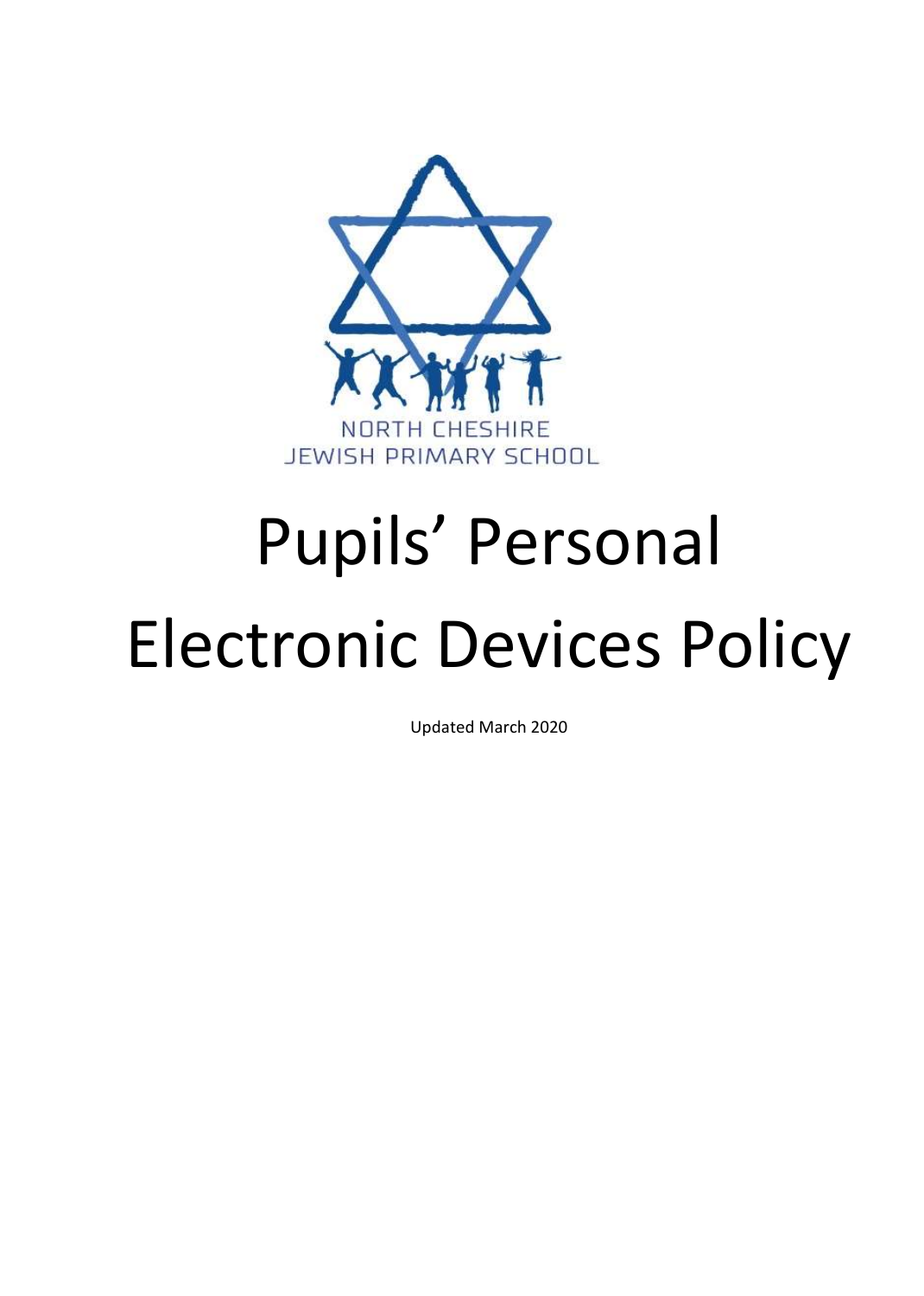### **NCJPS Pupil Mobile Phone and Devices Policy**

#### **Statement of intent**

Mobile phones, tablets and other personal electronic devices have become widely available and accessible to pupils.

North Cheshire Jewish Primary School accepts that personal mobile phones and tablets are often given to pupils by their parents to ensure their safety and personal security, but understands that such devices pose inherent risks and may jeopardise the learning environment.

As a school, we must strike a balance between personal safety and a suitable educational setting. We understand that parents may wish for their child to carry a mobile phone for their personal safety, whilst pupils may wish to bring additional devices to school for other reasons. This policy establishes how personal electronic devices should be used by pupils in school to ensure both personal safety and an appropriate learning environment.

#### Legal framework

This policy has due regard to all relevant legislation and statutory guidance including, but not limited to, the following:

- DfE (2019) 'Keeping children safe in education'
- DfE (2018) 'Searching, screening and confiscation'
- The Data Protection Act 2018
- The General Data Protection Regulation (GDPR)
- The Voyeurism (Offences) Act 2019

This policy operates in conjunction with the following school policies:

- Anti-bullying Policy
- **Behaviour Policy**
- Good to be Green Policy
- Bus Policy
- **E-safety Policy**
- Data Protection Policy
- Searching, Screening and Confiscation Policy
- Safeguarding Policy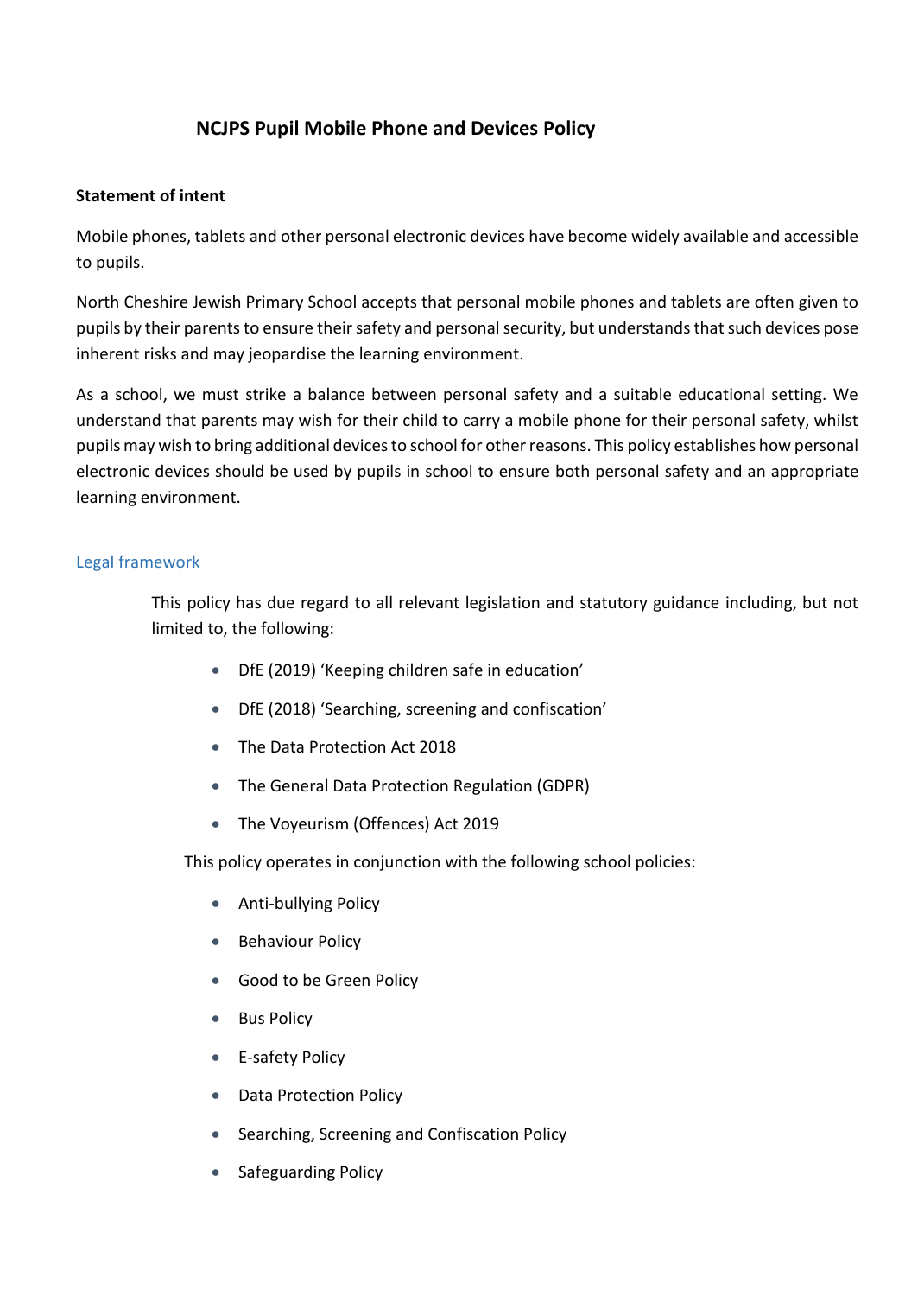- Complaints Procedures Policy
- Pupil Personal Electronic Devices Agreement

#### Key roles and responsibilities

The governing board has overall responsibility for:

- The implementation of the policy and procedures.
- Ensuring that the policy, as written, does not discriminate on any grounds.
- Reviewing the policy annually.

The headteacher has responsibility for:

- Handling complaints regarding this policy as outlined in the school's Complaints Procedures Policy.
- The day-to-day implementation and management of the policy.

#### Personal electronic devices

Personal electronic devices include, but are not limited to the following items:

- Mobile phones
- Smart watches
- Personal digital assistants (PDAs)
- Handheld entertainment systems, e.g. video games, CD players, compact DVD players, MP3 players
- Portable internet devices, e.g. tablets, iPads
- Wireless handheld technologies or portable information technology systems, e.g. devices used for word processing, wireless internet access, image capture/recording, sound recording, and information transmitting/receiving/storing

#### Code of conduct:

- Pupils must hand in their mobile phone /device to their class teacher to be stored safely for the day.
- Pupils must ensure that their mobile phone / device is turned off throughout their time on the school premises including the playground and on the school bus.
- Pupils understand that if their mobile phone/device is not handed in and is seen in school, it will be confiscated and their **parents** will need to collect it from the school office at the end of the day.
- Pupils understand that if they use their phone/device inappropriately whilst at school (e.g. make and receive calls, send text messages, connect to a social networking site, take photos etc.) it will be confiscated and their parents will need to collect it from the school office.
- Serious misuse of a phone/ device regularly breaching this code of conduct may lead to a pupil being banned from bringing their phone into school.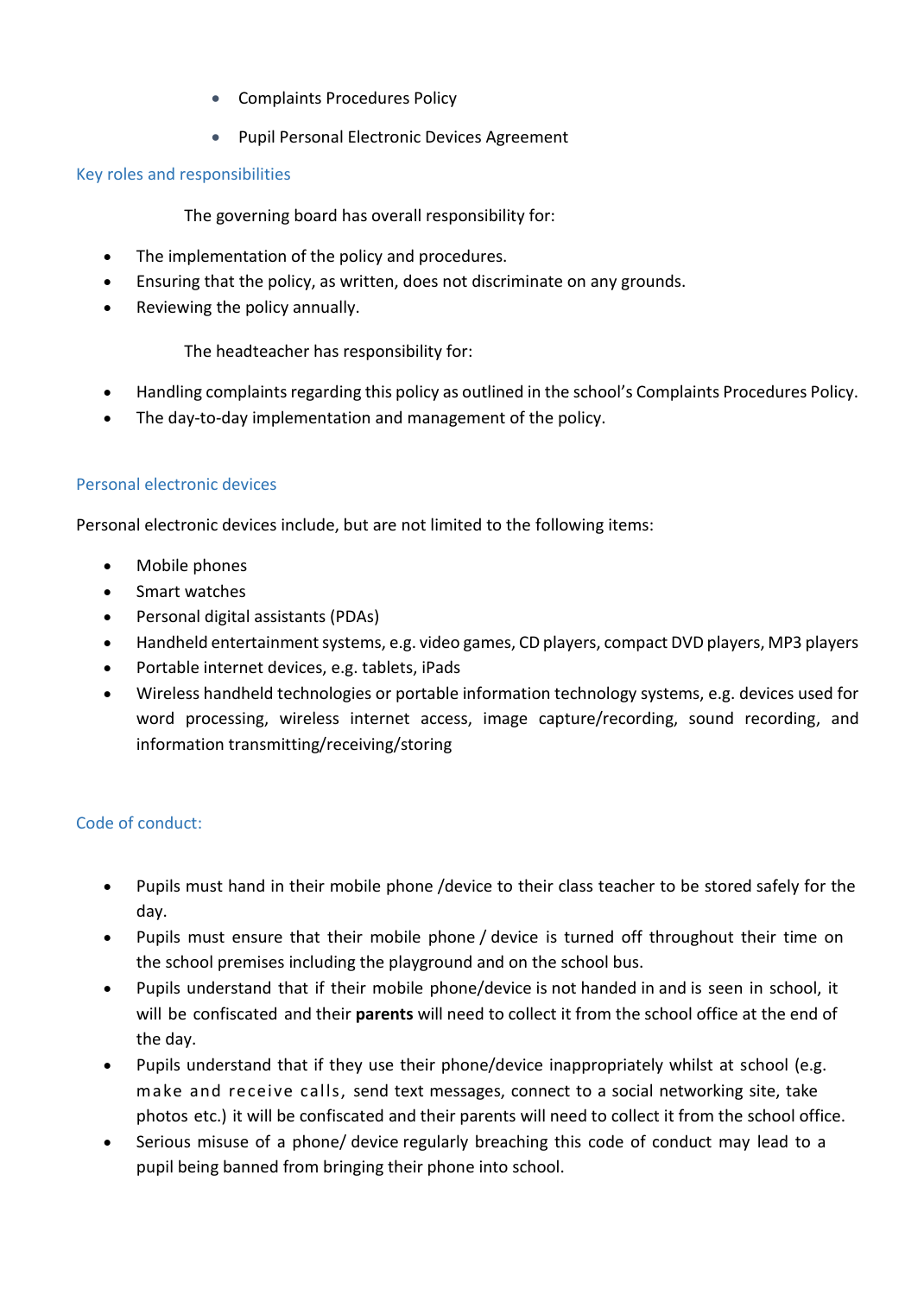- Files will not be sent between mobile devices, and Bluetooth and Wi-Fi functions will be disabled while on school premises.
- If pupils fall ill during school hours, they will not use their mobile device to contact parents; they must use the agreed procedures.
- Under no circumstances should personal electronic devices be taken into examinations.
- Under no circumstances will mobile devices be used in changing rooms or toilets.
- Personal laptops, mobile phones or tablets will not be plugged in to outlets on the school premises without the express permission of the headteacher, and they must have an up-to-date portable appliance test (PAT).
- Pupils will not attempt to befriend staff members on social media.

#### **Pupil and Parental Expectations**

- Parents and Pupils must sign the 'code of conduct' before a pupil will be allowed to bring their phone /device into school
- Parents and Pupils must sign a waiver, which declares that NCJPS will take no responsibility for any loss, damage or theft associated with the mobile phone / device on school premises or on the school bus.
- It is the Parents responsibility to ensure they have signed the relevant paperwork e.g. if they have a child who starts to bring a phone into school they need to request the code of conduct and waiver. It is not the school's responsibility to ensure that these forms are signed.